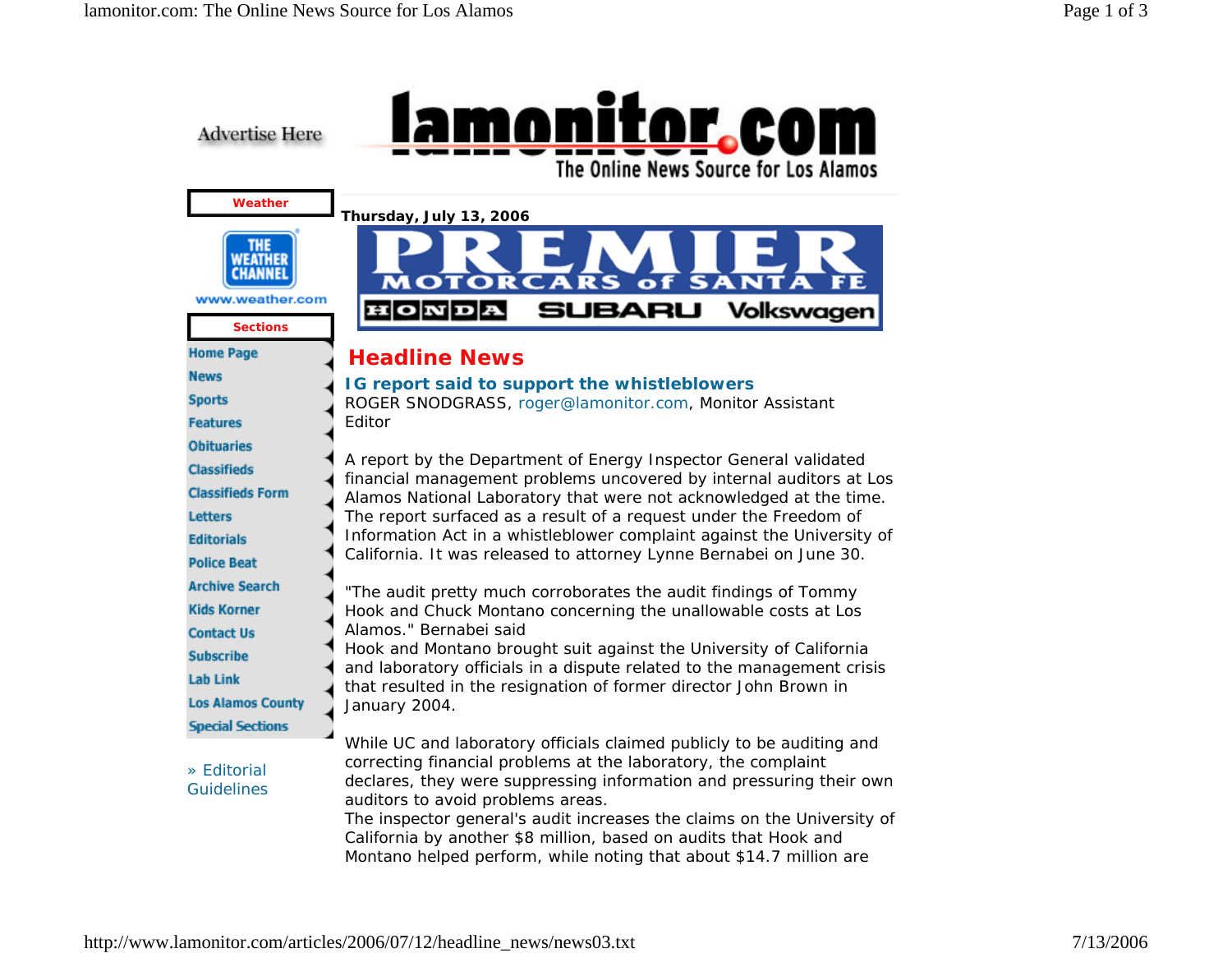The online edition of unresolved from previous matters, dating from 1996 to 2002. **Los Alamos Monitor** The report, dated December 2005, said that the contracting officer The leading news was still making a final determination on the questioned costs, provider in Los Alamos awaiting guidance from the National Nuclear Security Administration since 1963 Office of Financial Management. A spokesman for the University for the University of California said this mornin g that the ne gotiations were a normal part of closin g out a contract. "These are large contracts," said spokesman Chris Harrington, "We will work with the Department of Energy to reach a resolution as appropriate." At the Los Alamos Site Office, a spokesman said the local NNSA managers had not yet received information on what comments could be made. By way of background, the IG report refers to management cuts going back to 1992 and resulting in a procedure by which the IG's oversight function began to rely upon self-reported information provided by a contractor's internal auditors. In this case, the authors wrote, the laboratory's audits met the necessary standards and that \$8 million in unallowable costs cited by the auditors were valid and that there is "more than a relatively low risk that unallowable costs are claimed and reimbursed to Los Alamos." Unallowable costs were cited for excessive costs for meals and per diem, lack of documentation for travel and to justify express freight charges. While trying to validate the overcharges related to freight that the lab's internal auditors had documented, the IG's auditors found that the lab had realeased a questionnaire to employees, "that preempted our interviews concerning freight costs."

The report said management "generally concurred with our findings."